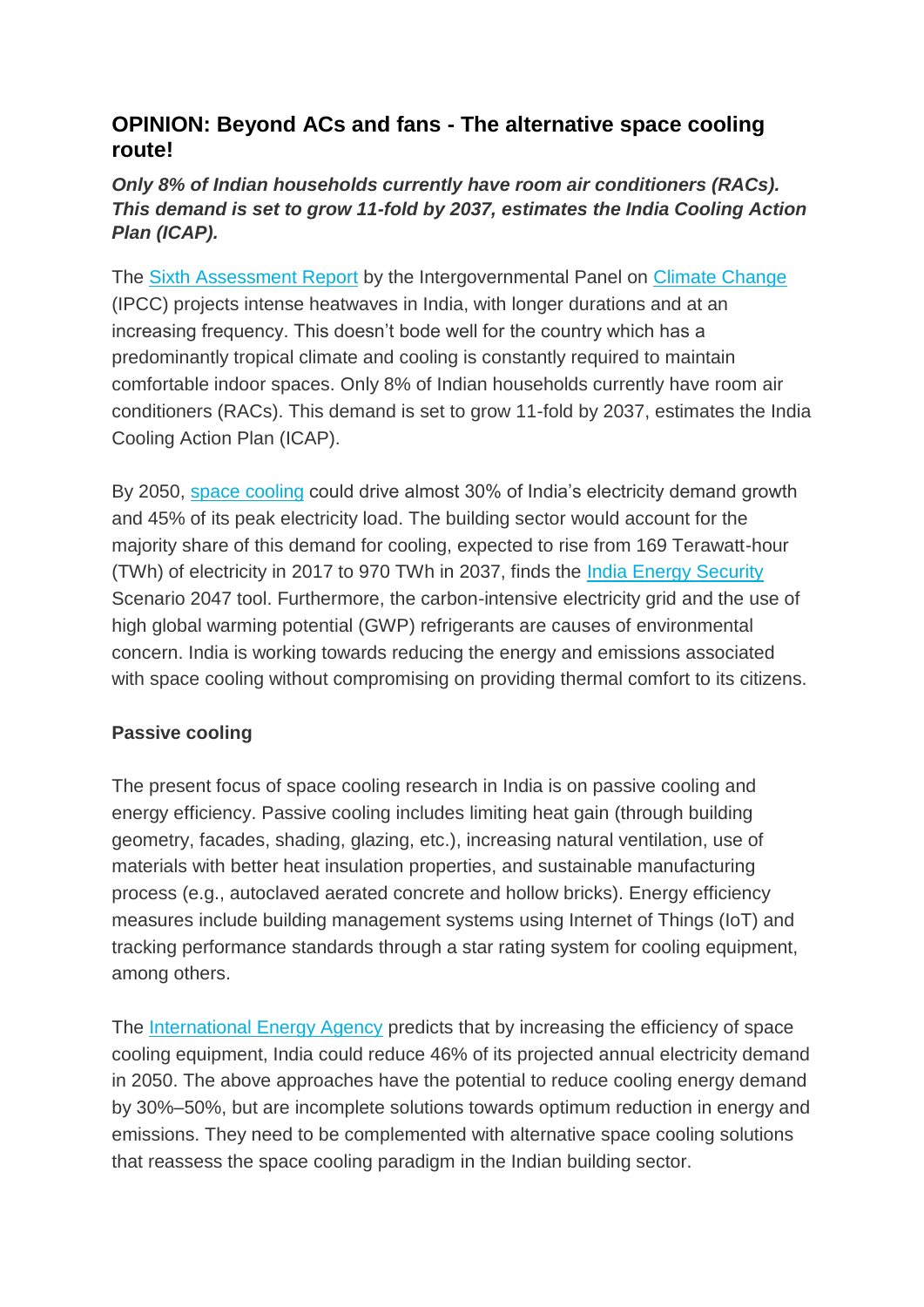## **Emerging technologies**

Several path-breaking technologies already exist, albeit with a low deployment in India and limited practical expertise. Two technologies, in particular, are promising in their application in the building sector:

**Ground source heat pump (GSHP)**: A few meters below the Earth's surface, the ground has a stable annual temperature. GSHP systems utilise the ground as a heat sink to remove heat from indoor spaces through a vapour compression cycle, similar to air conditioners. They might bring about a 25%–50% reduction in electricity consumption. This solution is highly modular and is suitable across various climatic conditions, with a dual functionality of providing both heating and cooling. With a higher upfront cost and payback period of about three years, the technology is 100% refrigerant-free, with a product life of more than 30 years. The building that houses the Ministry of Environment, Forestry and Climate Change (MoEFCC) in New Delhi has a vertical GSHP system at 80m depth, leading to significant energy savings.

**District cooling system (DCS)**: District cooling refers to a highly integrated system consisting of a central plant that cools multiple buildings through a pipe network with chilled water as the medium. DCS has a higher efficiency (30%–50% energy savings) and allows for easier integration of future technologies such as IoT, thermal energy storage, and waste heat recovery, enabling further savings. With DCS, cooling is provided as a service, with no consumer purchase needed. DCS is suitable for large-scale spaces with a highly intensive cooling demand, such as IT parks, commercial buildings, and apartment complexes. It has an expected lifetime savings of 20%–25% despite high capital costs. An example of DCS is Singapore's Marina Bay project, which provides cooling to two dozen buildings, with consumers benefitting from a 40% energy savings.

Both technologies have their own set of challenges for widespread adoption in India. GHSP system requires a detailed feasibility study, adequate land, and high investment. DCS needs to be integrated into the construction phase and requires coordinated planning with the local development authorities.

To promote these technologies, it is vital to create a robust policy framework and necessary guidelines. Some suggestions include:

- Creating performance and labelling standards for primary components of DCS, GSHP systems by the Bureau of Energy Efficiency.

- Including DCS in the urban development bylaws for construction of large dense